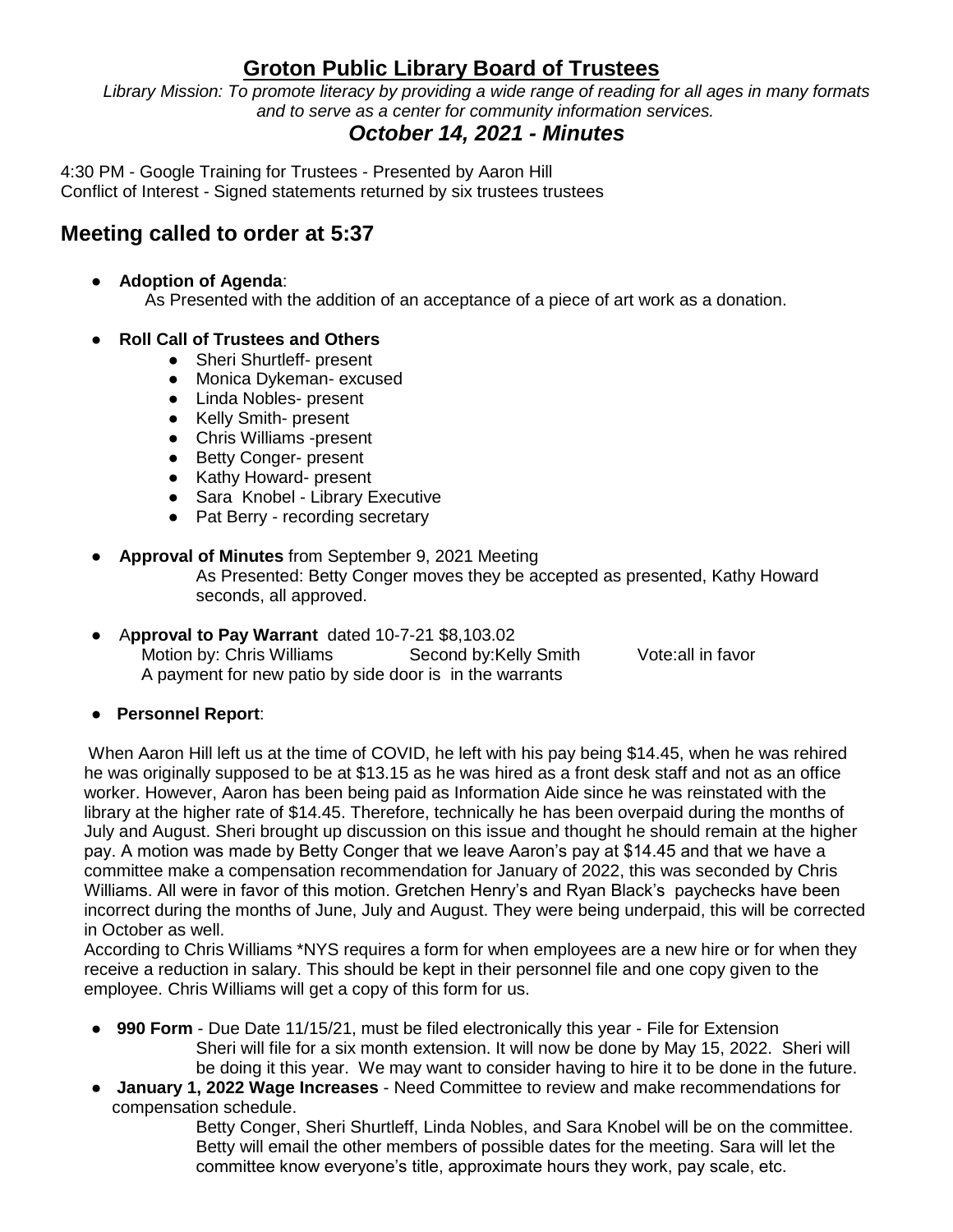### ● **Update on Plan for New Technology with Potential Donation**

Aaron Hill, Ryan Black, Aidan Babcock, and Penny Carpenter had developed a technology plan for consideration by a possible donor. There is no new information at this time about this donation.

#### ● **Update from Library Executive** - Sara Knobel

Sara reported on the gift of a painting by Mario Venturini (former Groton Art Teacher) from Janet Watkins. Kelly Smith moved to accept the donation of the painting. Kathy Howard seconded the motion. All approved.

We've been chipping away at putting the rest of the collection up from the basement. Teen room is shaping up. We're cleaning out the storage closet in the great room. Barry Siebe is working on the windows, coffee table, anda bench located in the great room. We will begin to weed the collection this winter to create more room.

There were two incidents in the library:

First Incident: two teens were taking apart one of the public computers. One was banned for 30 days from the library and the other teen has been banned for 6 months.

Second incident: A woman came into the library without a mask and with a baby in her arms. She was asked to wear a mask upon entering the library and refused to do so. She wanted to make a formal complaint so Aaron sent her to Sara's office. She complained that we were infringing upon her rights. We didn't give her a form, due to not being able to locate it. The woman called Sara and Aaron Nazis, Facists, and equated them to Hitler and WWII. Sara gave her Sheri's email to address the situation, but the woman has not yet emailed Sheri.

Cooking classes have been going well. This Saturday is the last class. It will be how to make Fire Cider.

We have scheduled the next Community Meal for mid December. Josh Dwyer is lined up to play the guitar during this meal. We will likely only do take-out dinners with no dine in.

Tina Snyder will do cooking classes on Tuesdays for an after-school program with Aidan. A Community Member will be volunteering to help Aidan out with the technology end of his program. We need to check with Jennifer Jones to do background checks on volunteers.

We will be having a small staff party here at the library on October 26. We will be closing 2 hours early that evening.

Sara would like to take some of the money from the Borg Warner donation and use it for Gaming Computers as well as iPads. Sheri suggested that Sara could order some iPads now and provide a plan with costs to the Board for the gaming computers before placing an order for them. The Board agreed that they want to see a plan, including all costs, before approving the purchase of gaming computers and accessories.

Sara passed out the Service Plan Draft to the Board to look at for the next meeting to discuss.

- **Buildings & Grounds** Update (if any) Kelly Smith Kelly Smith will create a list of artwork, etc. in the future.
- **FoGPL Update** (if any) Kathy Howard

 Sue Haynes will be doing a few plantings this fall. A new butterfly bush, a hydrangea, and a peony will be added to the gardens. They would like to do a history of the lamp and furniture documentation in the library. A question was raised of if they would be willing to do a small bio of Mario Venturini as he painted our new piece of artwork recently donated.